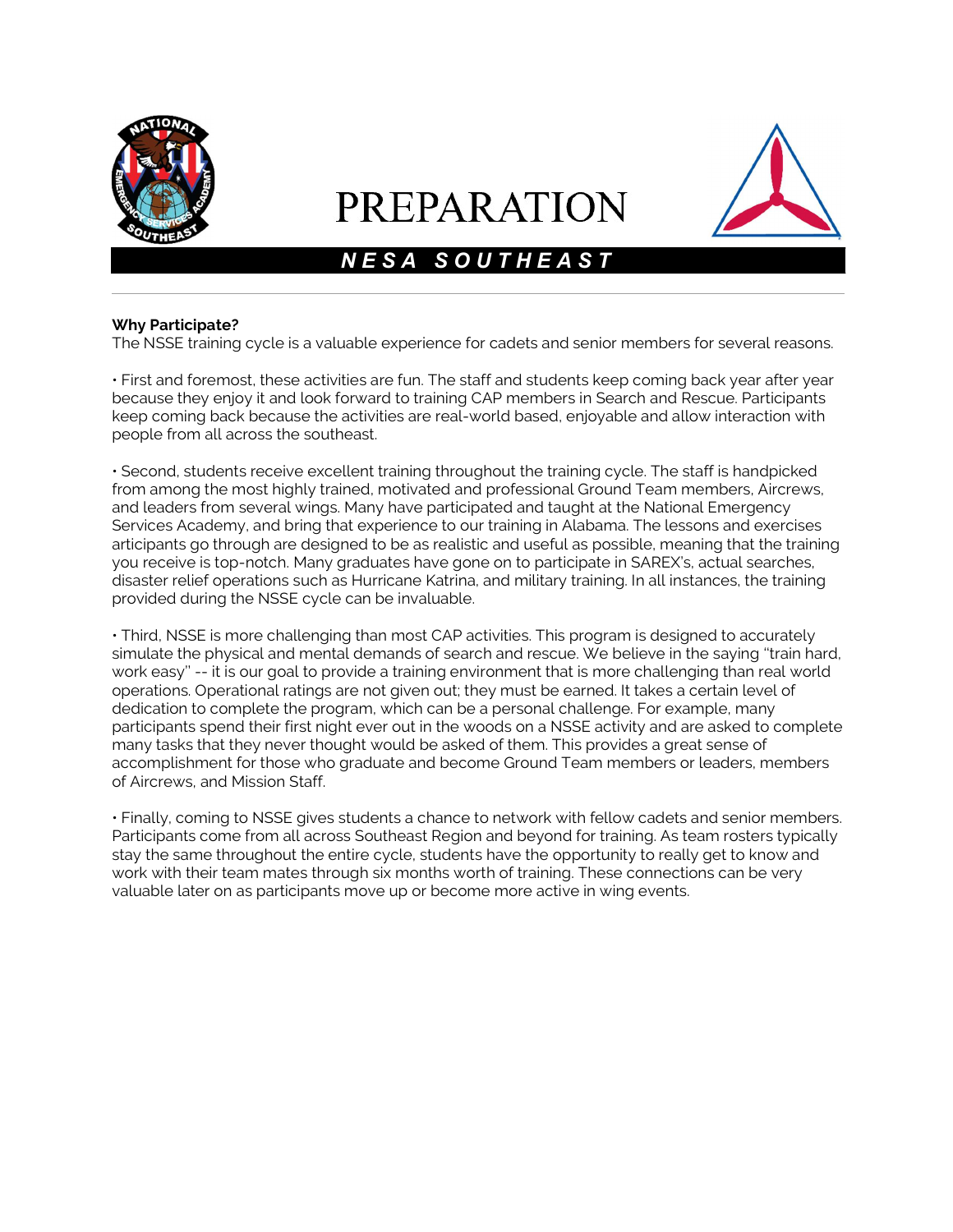#### How to Prepare for Your First NSSE Activity

Once you've decided to take part in the NSSE program, you need to take the following actions to ensure that you are prepared:

• Several weeks prior to the beginning of the cycle, inform your unit chain of command that you wish to attend; they will coordinate with the activity director to make sure you meet the activity requirements.

• Obtain all required gear as listed on the NSSE website. Check with your unit on what gear they have available before you buy a full complement yourself. If you require regular medications, have a sufficient supply with you for the duration of the activity and inform the activity director and medical officer of your medical needs. NSSE is not the place to take medication holidays. This activity is very demanding and requires focus so please make sure medications are sent and that you are able to take them.

• Arrange transportation to and from the activity. Many units will organize carpools for their members; however, do not wait till the last minute to see if this is the case. Also, make sure your ride knows when the activity will be over so they can pick you up on time; the NSSE staff have other tasks to attend to once the activity is over, but cannot leave until all participants have left.

• Arrive in uniform, with you gear ready to go. Do not forget your CAP ID card and any other specialty qualifications you have (First Aid, Radio operator, etc.). Also, bring a completed NSSE Medical Form and the activity fee to your first NSSE.

• Come with a good attitude and ready to learn.